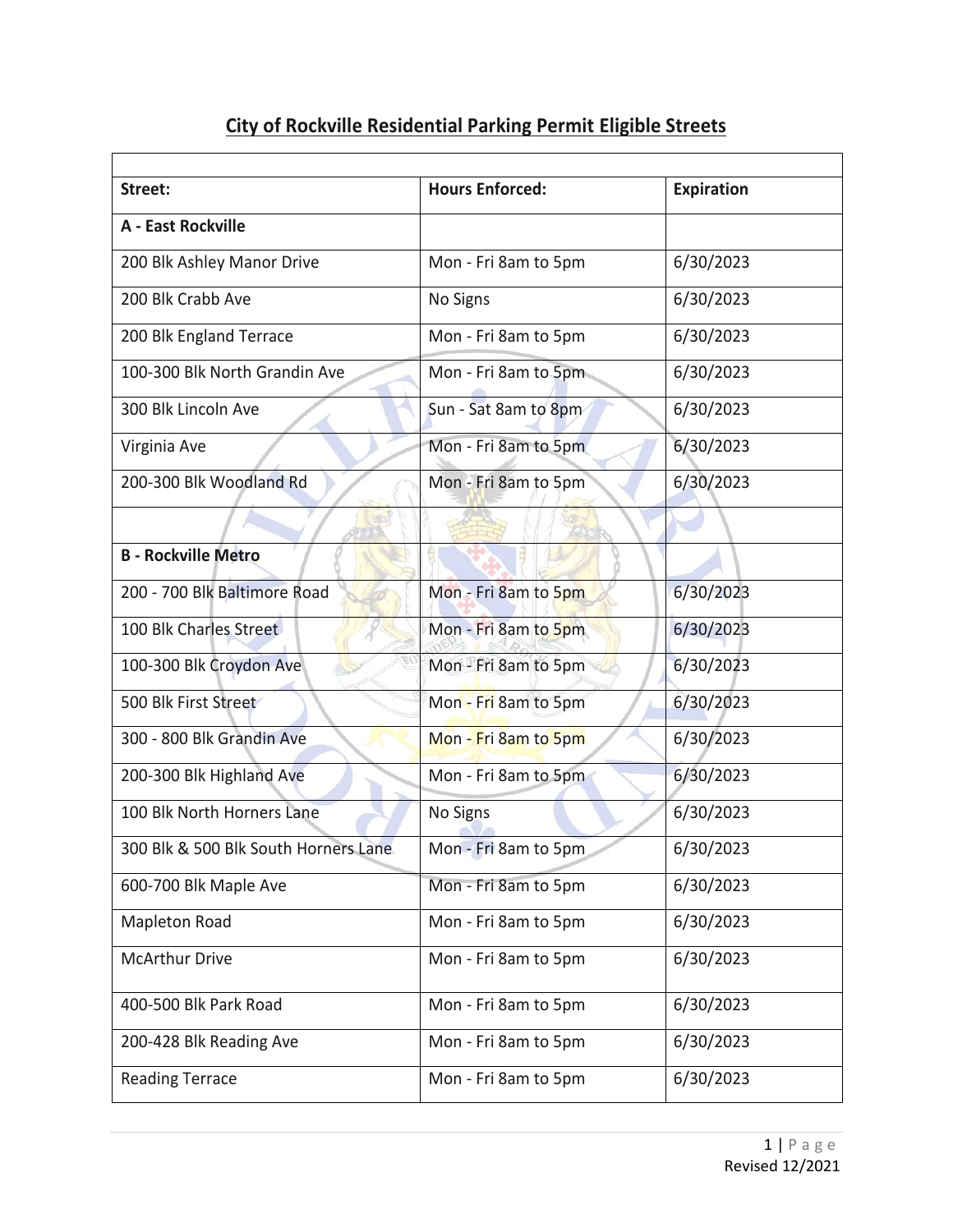| Seth Place                                | Mon - Fri 8am to 5pm                     | 6/30/2023 |
|-------------------------------------------|------------------------------------------|-----------|
| 700 Blk South Stonestreet Ave             | Mon - Fri 8am to 5pm                     | 6/30/2023 |
|                                           |                                          |           |
| <b>C</b> - Twinbrook Metro                |                                          |           |
| Alsace Lane                               | Mon - Fri 8am to 5pm                     | 6/30/2023 |
| 12800-12900 Blk Ardennes Ave              | Mon - Fri 8am to 5pm                     | 6/30/2023 |
| 12700 Blk Atlantic Ave                    | No Signs                                 | 6/30/2023 |
| 1103-1212 Blk Brooke Drive                | Mon - Fri 8am to 5pm                     | 6/30/2023 |
| 5700-5900 Blk Halpine Road                | Mon - Fri 8am to 5pm                     | 6/30/2023 |
| <b>Holland Road</b>                       | Mon - Fri 8am to 5pm                     | 6/30/2023 |
| Leahy Drive                               | No Signs                                 | 6/30/2023 |
| 5924-5937 & 6000-7000 Blk Lemay<br>Road   | Mon - Fri 8am to 5pm                     | 6/30/2023 |
| 1957-2102 & 1956-2109 Blk Lewis Ave       | Mon - Fri 8am to 5pm                     | 6/30/2023 |
| 5600-5624 & 5629 Blk Pier Drive           | Mon - Sun 8am to 8pm                     | 6/30/2023 |
| 2200-5800 Blk Ridgeway Ave                | Mon - Fri 8am to 5pm                     | 6/30/2023 |
| 2200-2209 & 2300-2311 Blk Rockland<br>Ave | Mon - Fri 8am to 5pm                     | 6/30/2023 |
| 2100-2102 & 2001-2005 Blk Stanley Ave     | Mon - Fri 8am to 5pm                     | 6/30/2023 |
| 5606-6002 Blk Vandegrift Ave              | Mon - Fri 8am to 5pm                     | 6/30/2023 |
| Vandegrift Court                          | Mon - Fri 8am to 5pm                     | 6/30/2023 |
| 5806-5816 Blk Wainwright Ave              | Mon - Fri 8am to 10pm<br>Sat-Sun 8am-5pm | 6/30/2023 |
|                                           |                                          |           |
| <b>D</b> - Twinbrook North                |                                          |           |
| 706-717 Blk Fletcher Place                | Mon - Fri 8am to 5pm                     | 6/30/2023 |
| 1001-1019 Blk Grandin Ave                 | Sun - Sat 8am to 8pm                     | 6/30/2023 |
| 800 Blk Twinbrook Parkway                 | Sun - Sat 8am to 8pm                     | 6/30/2023 |
|                                           |                                          |           |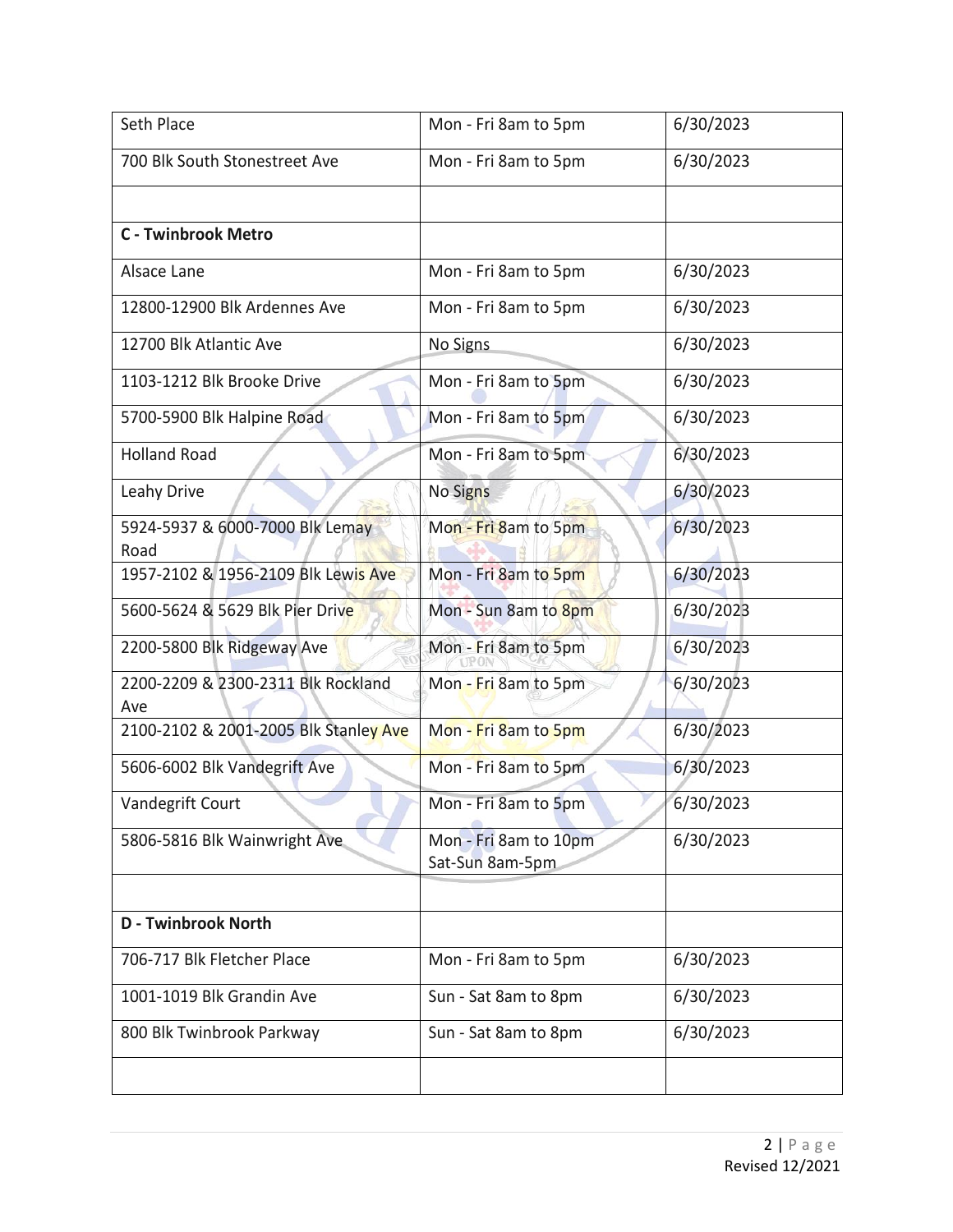| E - West End                                |                      |           |
|---------------------------------------------|----------------------|-----------|
| 100-200 & 400 Blk Beall Ave                 | Mon - Fri 8am to 5pm | 6/30/2023 |
| <b>Bradford Drive</b>                       | Mon - Fri 9am to 1pm | 6/30/2023 |
| Forest Ave                                  | No Signs             | 6/30/2023 |
| Grason Ct                                   | Mon - Fri 9am to 1pm | 6/30/2023 |
| <b>Harrison Street</b>                      | Mon - Fri 8am to 5pm | 6/30/2023 |
| Mannakee Street                             | No Signs             | 6/30/2023 |
| 500-509 Blk Nelson Street                   | Mon - Fri 9am to 1pm | 6/30/2023 |
| 100 Blk North Van Buren                     | Mon - Fri 8am to 5pm | 6/30/2023 |
| 100 Blk North Adams                         | Mon - Fri 8am to 5pm | 6/30/2023 |
| 100 Blk South Adams                         | Mon - Fri 8am to 5pm | 6/30/2023 |
| <b>Upton Street</b>                         | Mon - Fri 8am to 5pm | 6/30/2023 |
| <b>West Montgomery Ave</b>                  | <b>No Signs</b>      | 6/30/2023 |
| 35-38 Wood Lane                             | Mon - Fri 8am to 5pm | 6/30/2023 |
|                                             |                      |           |
| F - King Farm                               |                      |           |
| 200 Blk Cork Tree Lane                      | Mon-Fri 10am to 2pm  | 3/31/2022 |
| 900 Blk Crestfield Drive                    | Mon-Fri 10am to 2pm  | 3/31/2022 |
| 700 Blk Crooked Creek Drive                 | Mon-Fri 10am to 2pm  | 3/31/2022 |
| 200-227 Blk Deer Meadow Lane                | Mon-Fri 10am to 2pm  | 3/31/2022 |
| Elmcroft Blvd                               | Mon-Fri 10am to 2pm  | 3/31/2022 |
| <b>Elmcroft Court</b>                       | No Signs             | 3/31/2022 |
| Falcon Park Lane                            | Mon-Fri 10am to 2pm  | 3/31/2022 |
| 600-1003 Blk Gaither Road                   | No Signs             | 3/31/2022 |
| Garden View Square                          | Mon-Fri 10am to 2pm  | 3/31/2022 |
| Garden View Way                             | Mon-Fri 10am to 2pm  | 3/31/2022 |
| 600-1100 Blk Grand<br><b>Champion Drive</b> | Mon-Fri 10am to 2pm  | 3/31/2022 |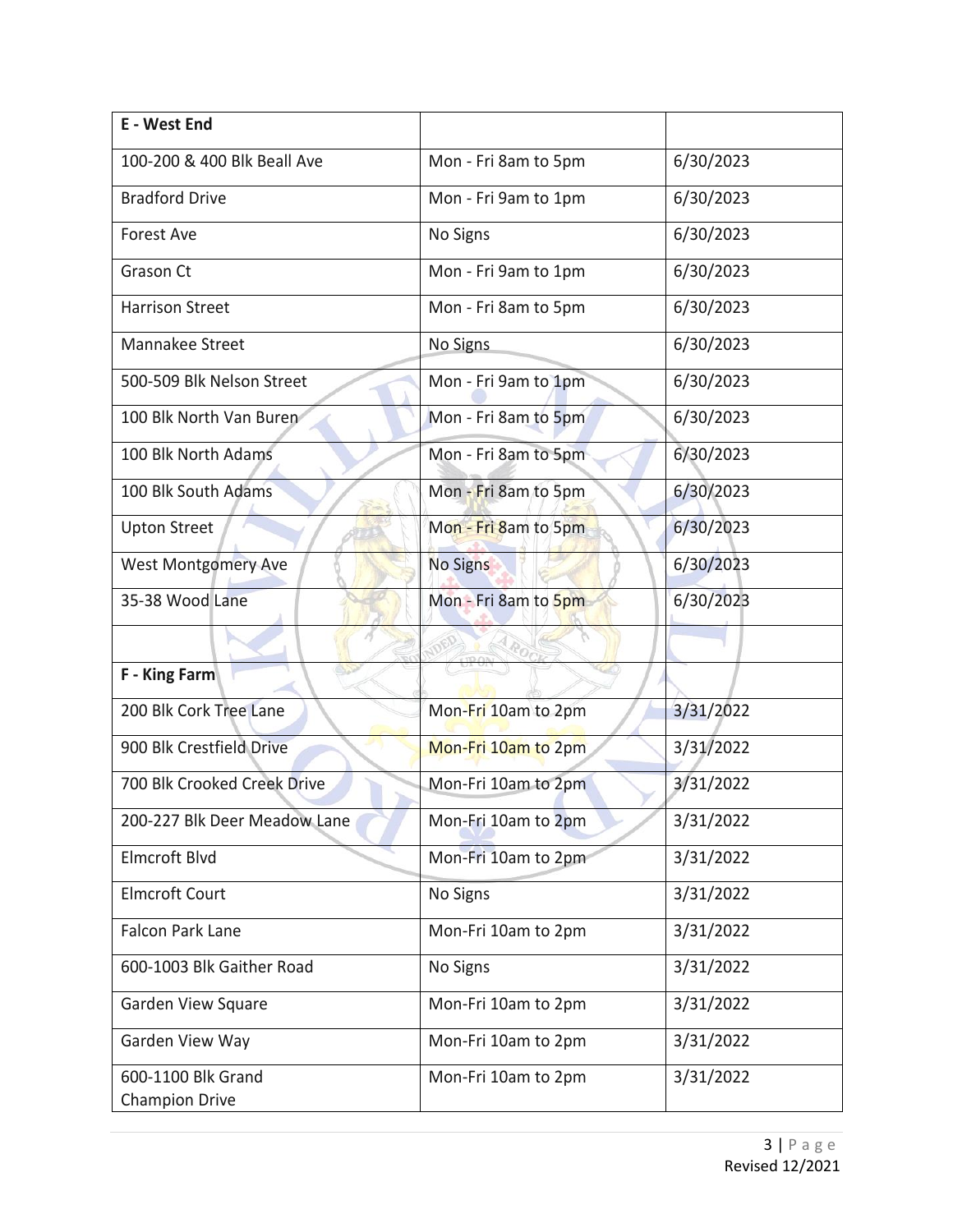| 900 Blk Havencrest Street       | Mon-Fri 10am to 2pm                 | 3/31/2022 |
|---------------------------------|-------------------------------------|-----------|
| Heritage Fields Ave             | Mon-Fri 10am to 2pm                 | 3/31/2022 |
| 300-500 Blk King Farm Blvd      | Mon-Fri 10am to 2pm                 | 3/31/2022 |
| 900 Blk King Farm Blvd          | Mon-Fri 8am to 5pm                  | 3/31/2022 |
| Landis Way                      | Mon-Fri 10am to 2pm                 | 3/31/2022 |
| Lawson Way                      | Mon-Fri 10am to 2pm                 | 3/31/202  |
| Longhorn Crescent               | Mon-Fri 10am to 2pm                 | 3/31/2022 |
| Maple Grove Lane                | Mon-Fri 10am to 2pm                 | 3/31/2022 |
| 200-300 Blk Marsh Hollow Pl     | Mon-Fri 10am to 2pm                 | 3/31/2022 |
| 611 & 615 Pleasant Rd           | No Signs                            | 3/31/2022 |
| Pastureside Place               | Mon-Fri 10am to 2pm                 | 3/31/2022 |
| Pastureside Way                 | Mon-Fri 10am to 2pm                 | 3/31/2022 |
| 1637-1662 Piccard Drive         | Mon-Fri 10am to 2pm                 | 3/31/2022 |
| Poplar Spring Road              | Mon-Fri 10am to 2pm                 | 3/31/2022 |
| <b>Redland Blvd</b>             | <b>No Signs</b>                     | 3/31/2022 |
| 700-917 Blk Reserve Champion Dr | Mon-Fri 10am to 2pm                 | 3/31/2022 |
| 200-400 Blk Ridgemont Ave       | Mon-Fri 10am to 2pm                 | 3/31/2022 |
| Robena Way                      | Mon-Fri 10am to 2pm                 | 3/31/2022 |
| Rolling Fields Way              | Mon-Fri 10am to 2pm                 | 3/31/2022 |
| Royal Crescent                  | Mon-Fri 10am to 2pm                 | 3/31/2022 |
| 400-500 Blk Saddle Ridge Lane   | Mon-Fri 10am to 2pm                 | 3/31/2022 |
| Saddle Ridge Circle             | No Signs                            | 3/31/2022 |
| 300 Blk Silver Glade            | Mon-Fri 10am to 2pm                 | 3/31/2022 |
| <b>Watkins Pond Blvd</b>        | No Signs                            | 3/31/2022 |
| <b>G</b> - Montrose East        |                                     |           |
| 200 Blk Rollins Ave             | Mon-Fri 6pm-6am<br>Sat-Sun 24 hours | 8/31/2022 |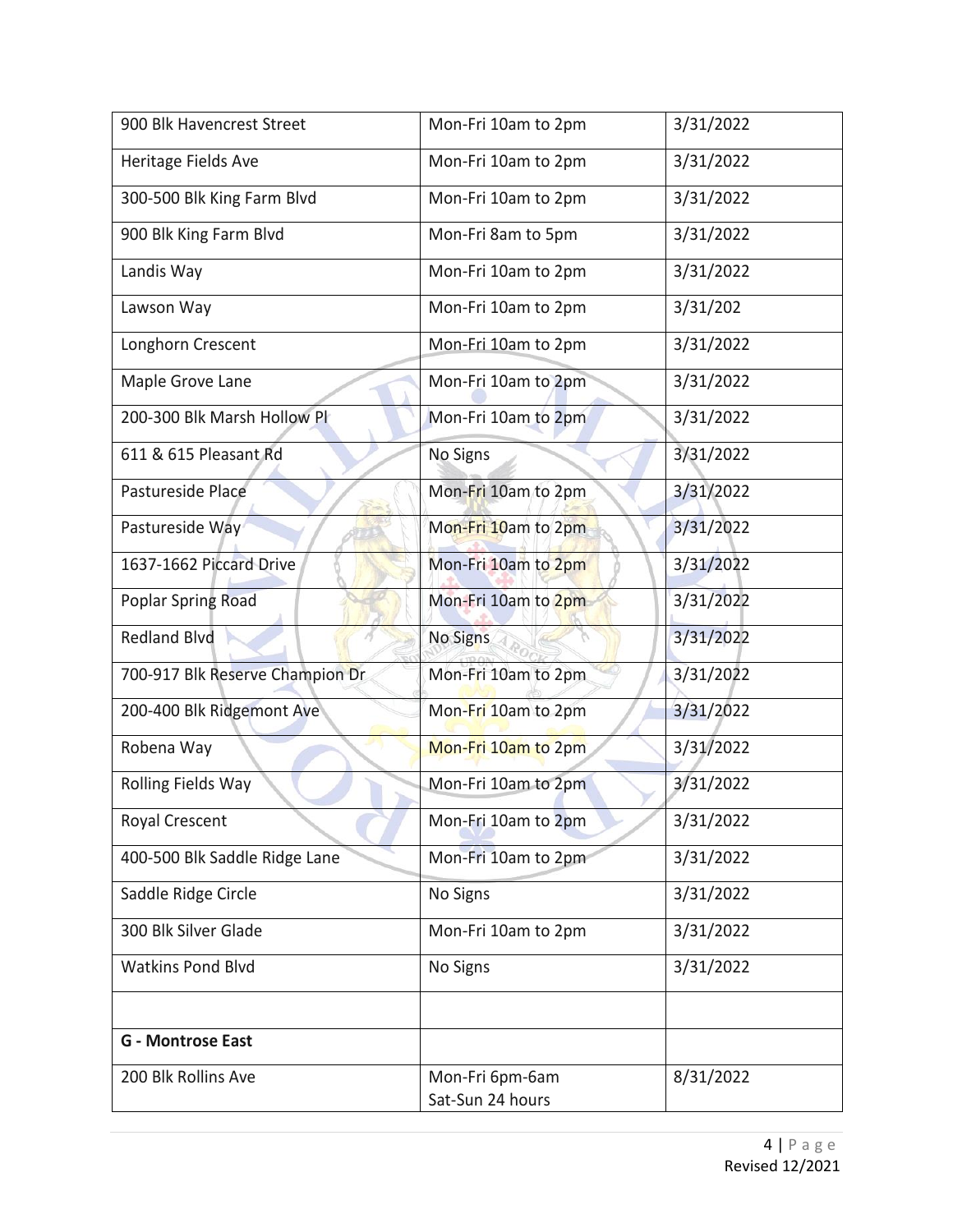| H - Wootton               |                                                                                                                    |            |
|---------------------------|--------------------------------------------------------------------------------------------------------------------|------------|
| <b>Barrington Fare</b>    | Mon - Fri 8am to 5pm                                                                                               | 10/31/2022 |
| <b>Bouldercrest Court</b> | Mon - Fri 9am to 12pm<br>School Days Only                                                                          | 10/31/2022 |
| <b>Bunker Court</b>       | No Signs                                                                                                           | 10/31/2022 |
| Duncan Branch Ct          | Mon - Fri 9am to 12pm<br>School Days Only                                                                          | 10/31/2022 |
| <b>Elmwood Court</b>      | Mon - Fri 9am to 12pm<br><b>School Days Only</b>                                                                   | 10/31/2022 |
| Eton Overlook             | Mon - Fri 8am to 5pm                                                                                               | 10/31/2022 |
| 1501-1517 Gerard Street   | Mon - Fri 9am to 12pm<br><b>School Days Only</b>                                                                   | 10/31/2022 |
| Greenplace Terrace        | Mon - Fri 9am to 12pm<br><b>School Days Only</b>                                                                   | 10/31/2022 |
| <b>Halifax Court</b>      | Mon - Fri 9am to 12pm<br><b>School Days Only</b>                                                                   | 10/31/2022 |
| Hardwicke Place           | Mon - Fri 8am to 5pm                                                                                               | 10/31/2022 |
| Hastings Circle           | Mon - Fri 9am to 12pm<br><b>School Days Only</b>                                                                   | 10/31/2022 |
| 700-900 Blk Hurley Ave    | 700 Blk Mon - Fri 9am to 12pm<br><b>School Days Only</b><br>800 Blk 24 hours a day<br>900 Blk Mon - Fri 8am to 5pm | 10/31/2022 |
| James Spring Court        | Mon - Fri 9am to 12pm<br><b>School Days Only</b>                                                                   | 10/31/2022 |
| 1588-1599 Kimblewick Rd   | Sat - Sun 8am to 7pm                                                                                               | 10/31/2022 |
| Leyton Court              | Mon - Fri 8am to 5pm                                                                                               | 10/31/2022 |
| Marwood Court             | No Signs                                                                                                           | 10/31/2022 |
| Old Creek Court           | Mon - Fri 9am to 12pm<br>School Days Only                                                                          | 10/31/2022 |
| Royal Oak Court           | Mon - Fri 9am to 12pm<br>School Days Only                                                                          | 10/31/2022 |
| Sherbrooke Way            | Mon - Fri 9am to 12pm<br>School Days Only                                                                          | 10/31/2022 |
| South Fallmeade Way       | Mon - Fri 9am to 12pm<br>School Days Only                                                                          | 10/31/2022 |
| <b>Starlight Court</b>    | Mon - Fri 9am to 12pm<br>School Days Only                                                                          | 10/31/2022 |